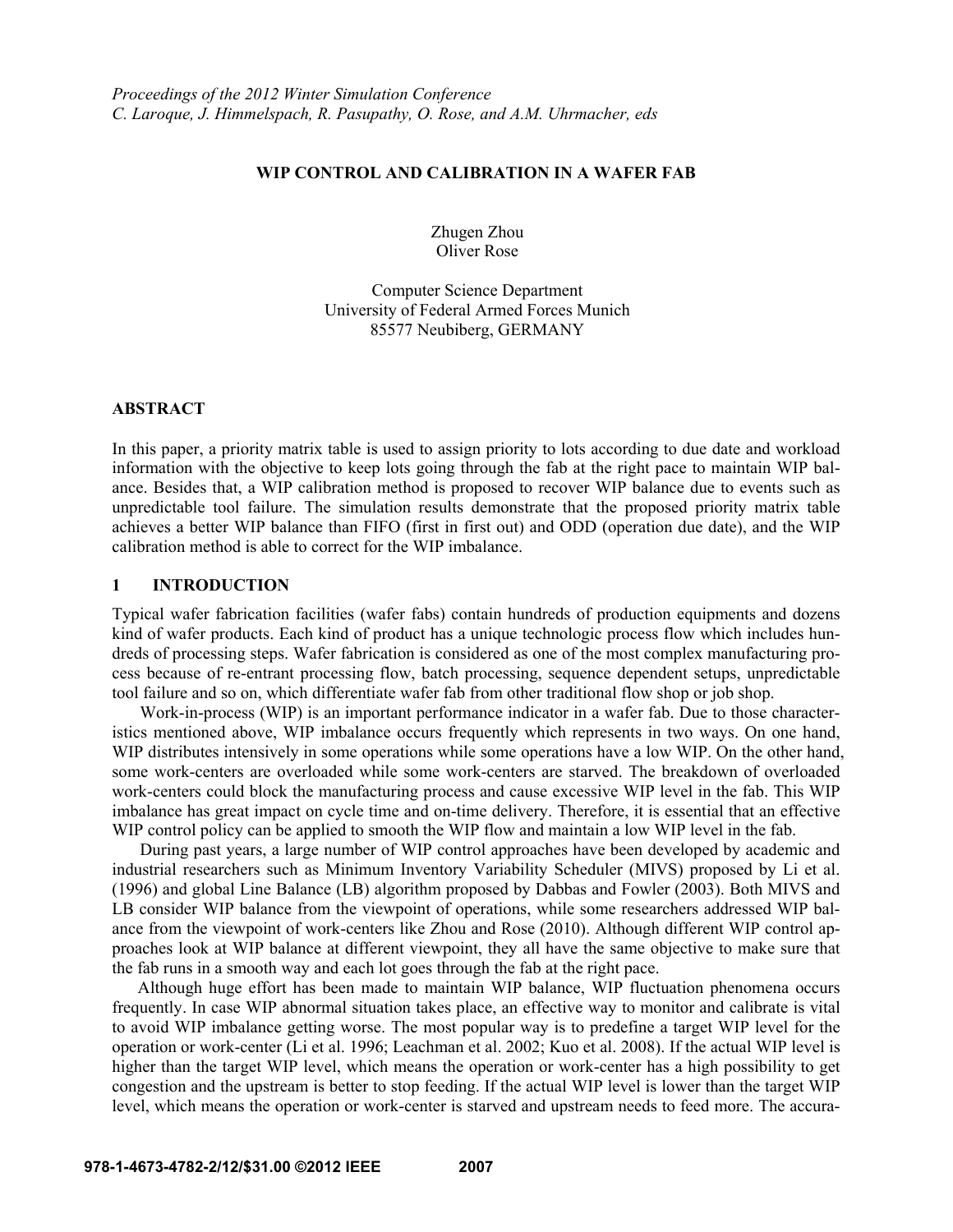cy of such WIP correction method lies in an appropriate target WIP level. However, for a customeroriented company lot release rate is changing all the time due to frequent change of customer orders. In this case, the fab is running at different capacity loading daily, weekly and monthly. The target WIP level needs to be updated accordingly. Therefore, it is extreme difficult to determine and apply an appropriate target WIP level for the operation or work-center.

 In this paper, we introduce a priority matrix table which prioritizes lots according to the due date and workload information. Our goal is to keep the lots going through the fab smoothly and at the right pace to achieve WIP balance. Instead of predefining target WIP level maintaining throughput is used as a trigger event to monitor WIP imbalance. When the fab is running in a stable state, in case the throughput rate decreases suddenly, which means more and more lots will remain in the fab and the WIP will keep building up. In such circumstances, the WIP imbalance definitely occurs somewhere in the fab and represents as WIP distributes intensively in some operations. Therefore, analysis of WIP position for operation is very necessary to smooth the manufacturing process.

 This paper is organized as follows. In Section two, the proposed priority matrix table and WIP calibration approach will be described in detail. Then the simulation results and performance measures will be analyzed in Section three. Section four gives the conclusion.

### **2 PRIORITY MATRIX TABLE AND WIP CALIBRATION APPROACH**

### **2.1 Priority Matrix Table**

Previous study addressed simultaneously optimizing WIP balance and on-time delivery needs to focus on workload information of work-center, and the due date information of lot as well. This study proposes a priority matrix table which employs critical ratio (CR), workload and operation due date (ODD) (Baker and Bertrand 1981), with the purpose to keep lots progressing smoothly toward on-time completion without serious WIP fluctuation.

 The priority table includes a main table and a sub table. The main table ranks the dispatching sequence by nine priorities according to the CR value of lot and workload ratio between downstream and upstream work-center. As shown in Figure 1, the CR and workload ratio are divided into 3 levels which leads to a combination of nine priorities. The CR value larger than 1 means the lot is ahead of schedule, between 0 and 1 represents the lot falls behind schedule and gets close to final due date, less than 0 demonstrates the lot is tardy. The workload ratio is the ratio between the remaining production hours of downstream and upstream work-center. The larger the workload ratio is, the lower priority the lot has. Obviously, the tardy lot has higher priority than the non-tardy lot, and the lot which is heading toward a work-center with low workload has higher priority than the lot which is heading toward a high loaded work-center. However, the compromise has to be considered between WIP balance and due date control, e.g. we would rather push an on schedule lot to downstream with less workload instead of push a tardy lot to high loaded downstream, which is the case of priority 5 and 6.

 In some cases, more than one lot has the same priority in the main table. Therefore, two sub tables are used to subdivide priority in a granularity level. Sub table 1 is used for the case of CR larger than 0, which denotes the lot is still on schedule. In sub table 1, whether the lot is late for its operation due date is used to divide priorities into two levels, and the remaining production hours of downstream work-center is divided into three levels. As a result, there are six priorities in sub table 1. Each operation has its own operation due date, the lot late for its operations due date has a higher priority than the lot ahead of its operation due date. With respect to sub table 2, it focuses on the tardy lot case (CR less than 0). Three tardy levels and three levels of remaining production hours of downstream work-center lead to nine priorities in sub table 2. The more tardy the lot is, the more urgent the lot is. In the main table and sub table, less value represents higher priority, e.g. priority 1 is higher than priority 2. The lots in the queue are sequenced layer by layer according to the following:

• Priority(main table) -> Priority(sub table) -> ODD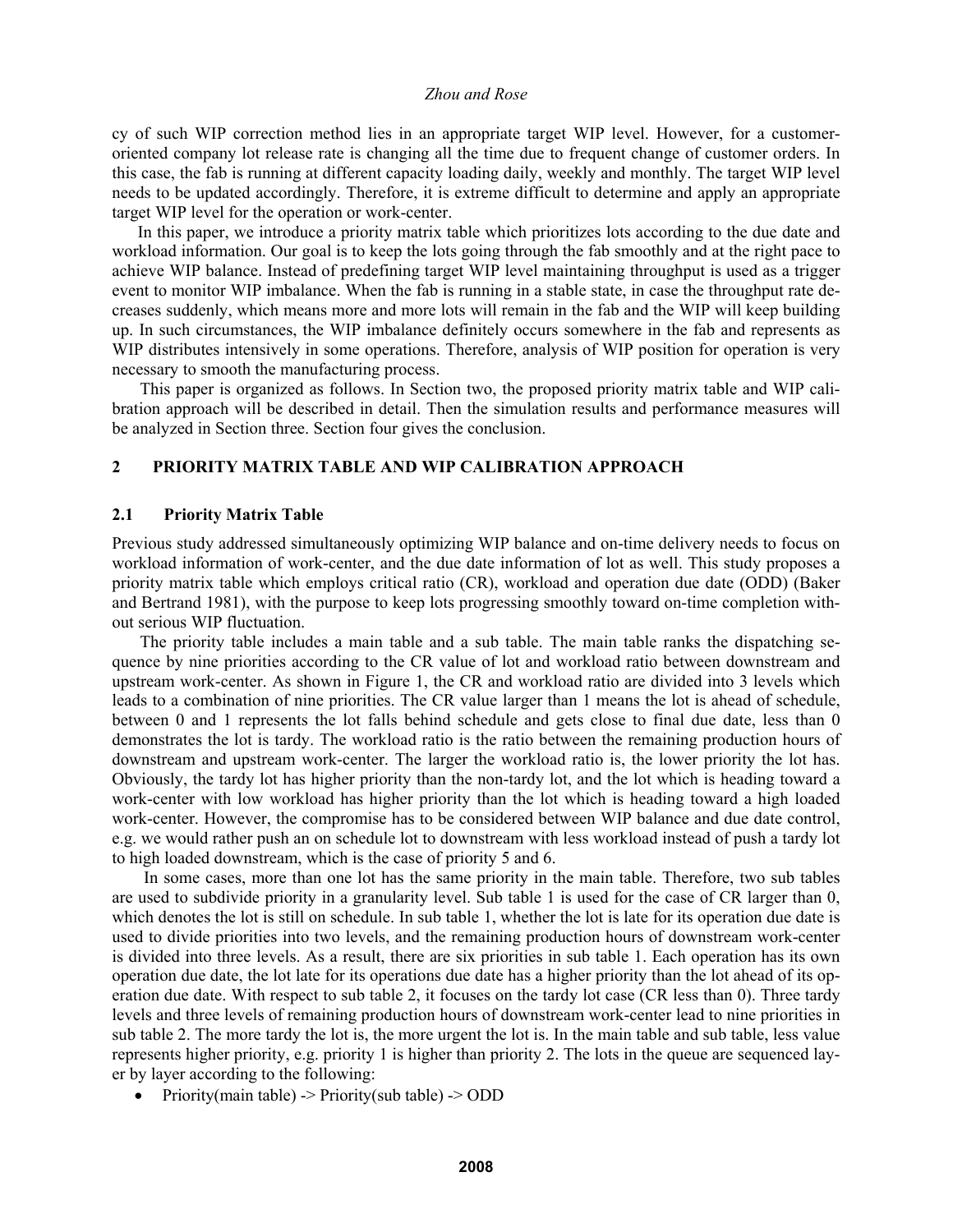If lots have the same priority from the current rule, then the next rule is used to distinguish until ODD is applied as the final rule, e.g. if lots have the same priority from main table, then the priority from sub table is used.



Figure 1: Priority main table and sub table

In this study, the workload ratio levels  $X$  and  $Y$  from the main table are defined as 2 and 5, respectively. These values come from the model with FIFO dispatching. In sub table 1 and 2, the workload of downstream levels M and N are defined as one shift 8 hours and two shifts 16 hours, respectively. The tardy levels K and J are defined as 12 hours and 24 hours, respectively.

## **2.2 WIP Calibration Approach**

When the fab is running in a steady state, the ideal WIP curve should evolve smoothly without increasing dramatically or fluctuating seriously. In reality, due to the characteristics of wafer fab, WIP imbalance occurs inevitably anywhere in the fab. In order to detect and correct for the WIP imbalance, a WIP abnormity monitor and calibration approach are proposed. In contrast to the traditional WIP abnormity monitor approach such as predefined target WIP level for operation or work-center, maintaining the throughput rate is applied as a trigger event to monitor WIP imbalance. In case the throughput rate decreases suddenly and is less than the release rate, which means more and more lots remain in the fab, the WIP will build up. WIP imbalance definitely happens somewhere in the fab, which represents as WIP distributes intensively in some operations. Hence, using WIP position analysis for operations to determine which high WIP operations should be pushed to balance the low WIP operations is very essential.

# **2.2.1 WIP in Block**

Each lot's process flow can be divided into B blocks. Blocks correspond to a logical separation that allows having intermediate controls on lot manufacturing. In this study the model presented in the following section, average 30 process steps (one mask layer) form a block, which is provided by the experienced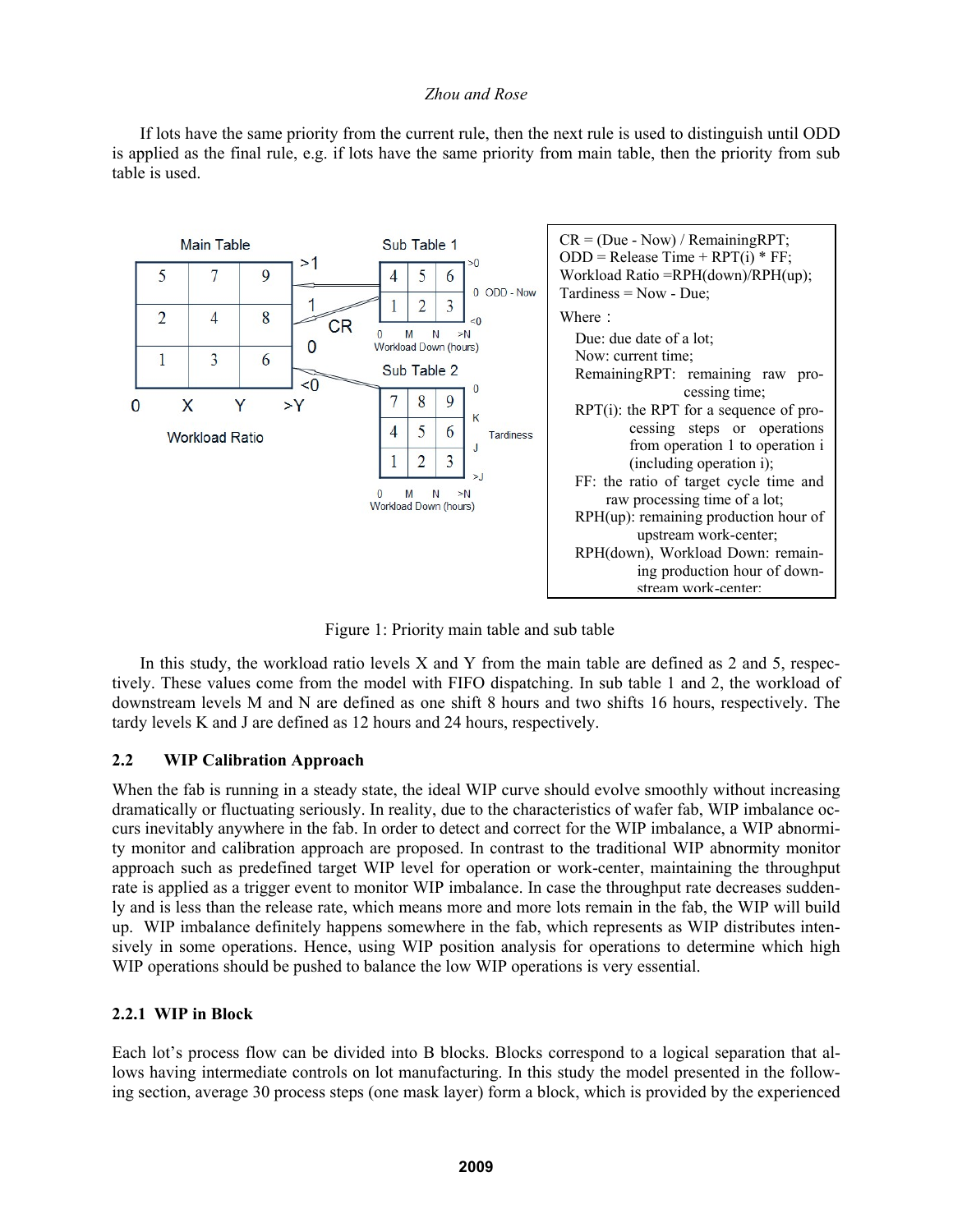industrial engineers. In practice, each block has an output goal for the next block to balance the WIP. Due to the computational and algorithm limitation, the exact output goal of each block is not defined in this study, which is also consistent with that no target WIP level is specified for the operation or work-center. As presented in Figure 2, total WIP[this] means the total WIP level of current block, and total WIP[next] means the total WIP level of next block. If the total WIP of current block is higher than the total WIP of next block, which represents the need of pushing WIP from current block to next block to maintain the throughput. Otherwise, the WIP builds up in current block. The following is three priorities of lot from Figure 2. For instance, the lots in Block 5 get higher priority than the lots in Block 4.

- Priority 1: If Total WIP[this]  $>$  Total WIP[next]
- Priority 2: If Total WIP[this]  $=$  Total WIP[next]
- Priority 3: If Total WIP[this]  $\le$  Total WIP[next]



Figure 2: WIP in block

## **2.2.2 WIP Position Analysis of Operation**

Each block includes dozens of operation steps. After determining which block should push the WIP to balance the downstream block, the next step is to balance the WIP inside the block to ensure the throughput. Figure 3 demonstrates an example of the WIP position analysis of operation. This WIP quantity histogram presents a visual picture of WIP balance. The WIP[this] is the current WIP level of operation *i*, the WIP[next] is the current WIP level of next downstream operation *i*+1, the WIP[last] is the average historical WIP level of operation *i* during the last 'X' hours. Instead of predefining a target WIP level for the operation like MIVS, through comparison between the WIP[this] and WIP[next], WIP[this] and WIP[last], e.g. operation 2 has more WIP than operation 3, and the WIP is increasing compared to its average historical WIP level. Hence, the WIP of operation 2 should be pushed to operation 3 immediately in case it accumulates to starve operation 3. The following is four priorities of lot from Figure 3.

- Priority 1: If WIP[this] > WIP[next] and WIP[this] > WIP[last]
- Priority 2: If WIP[this] > WIP[next] and WIP[this]  $\leq$  WIP[last]
- Priority 3: If WIP[this]  $\leq$  WIP[next] and WIP[this]  $>$  WIP[last]
- Priority 4: If WIP[this]  $\leq$  WIP[next] and WIP[this]  $\leq$  WIP[last]

### **2.2.3 Balance Work-Center**

Balancing WIP for operation ensures throughput for the block, thus achieving balance for block. However, due to the reentrant nature of wafer fab, the same work-center can perform different operations. Achieving WIP balance for operations does not mean WIP balance for work-center. The lots acquiring priority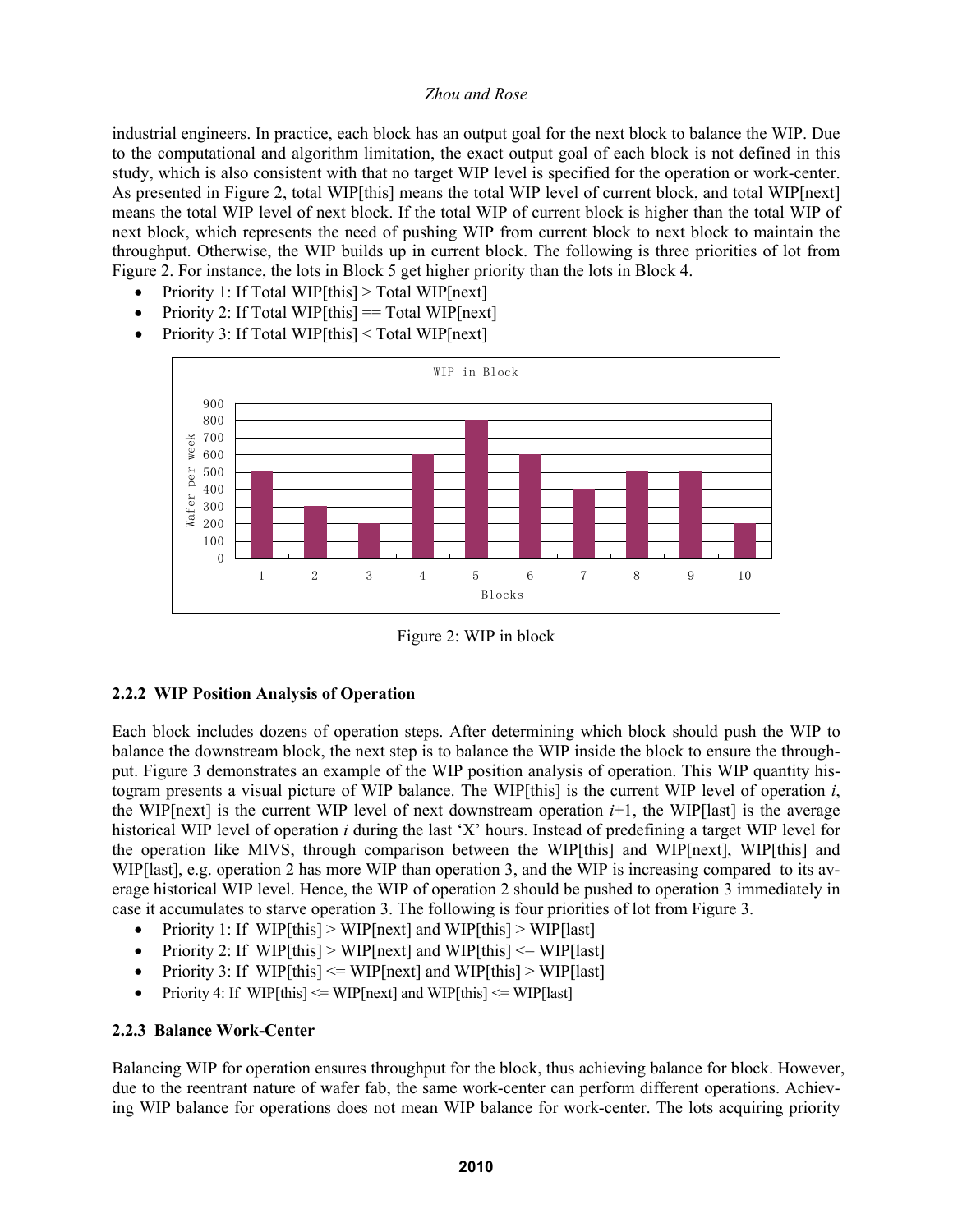from block and operation analysis above may have the same priority. Here Least Work at Next Queue (LWNQ) is applied to balance the WIP of work-center. The lot heading toward a work-center with less workload has high priority than the lot heading toward a high loaded work-center.



Figure 3: WIP position analysis of operation

### **2.2.4 Reschedule Lots**

In case the WIP calibration approach is applied to correct for WIP imbalance, the lots queuing in the work-center are re-sequenced according to the following:

• Priority(block) -> Priority(operation) -> LWNQ -> ODD

 If lots have the same priority from the current rule, then the next rule is used to distinguish until ODD is applied as the final rule, e.g. if lots have the same priority from Block (Figure 2), then the priority from operation (Figure 3) is used to differentiate.

### **2.2.5 Monitor and Calibrate WIP Imbalance**

Different from the traditional approach such as setting a target WIP level for the operation or work-center to monitor WIP imbalance occurrence, maintaining throughput is used as a trigger event in this study. In case the throughput decreases, the manufacturing process is blocked somewhere in the fab. It represents as excessive WIP accumulates in some Blocks which interrupts the WIP flow. For this reason, the lots are rescheduled according to the priority described in Section 2.2.4. The purpose is to make sure (1)WIP balance is inside the congestion Block; (2) the congestion Block pushes WIP to downstream Block to ensure throughput. Figure 4(a) presents this procedure to correct for WIP imbalance. We will explain why the proposed WIP calibration approach works in Section 3.3.

 The contribution of this study is to propose a WIP calibration approach without applying target WIP level. In order to compare with the one applying target WIP level to achieve WIP balance, another procedure using total WIP level for the fab as trigger event and applying MIVS to rectify WIP imbalance are proposed and showed in Figure 4(b). In case the actual WIP level of the fab exceeds the target WIP level, MIVS is applied to minimize the difference between the instantaneous WIP and target WIP. The historical average WIP level for each operation from FIFO is used as target WIP level for MIVS in this study.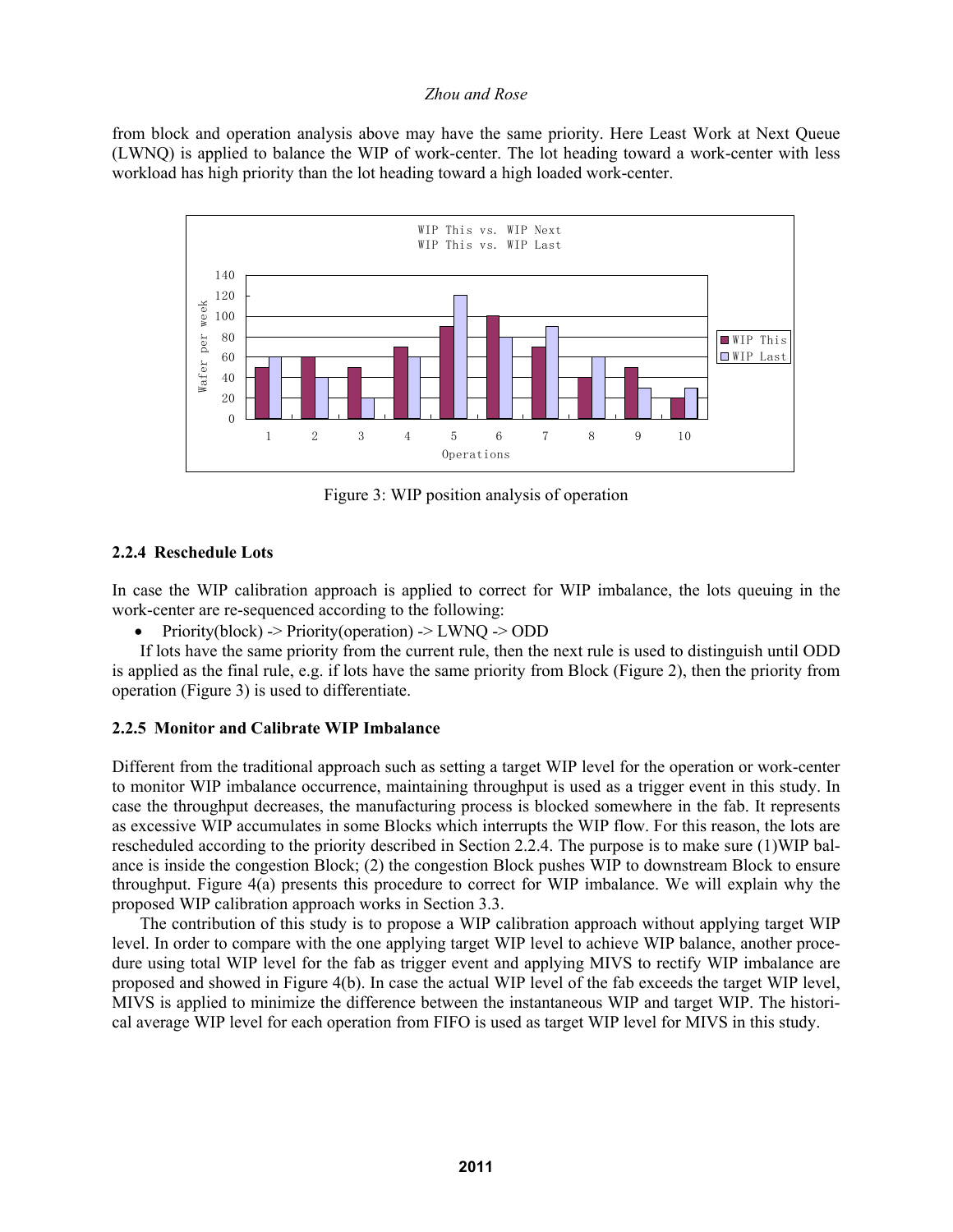

Figure 4: Two different methods to monitor and calibrate WIP imbalance

# **2.3 Simulation Model**

The small wafer fab dataset MIMAC6 from Measurement and Improvement of MAnufacturing Capacities (MIMAC) is used to test our ideas. We refer the interested reader to Fowler and Robinson (1995) for details. MIMAC6 is a typical complex wafer fab model including:

- 9 products, 9 process flows, maximum 355 process steps.
- 24 wafers in a lot. 2777 lots are released per year under fab loading of 100%. All lots have the same priority of 1 when they are released in the fab.
- 104 tool groups, 228 tools. 46 single processing tool groups, 58 batching processing tool groups.
- Sequence dependent setup, rework, MTTR (mean time to repair), and MTBF (mean time between failures) of tool group.

# **3 SIMULATION RESULTS AND PERFORMANCE ANALYSIS**

We conducted the simulation with Factory eXplorer from WWK (Wright Williams & Kelly). The simulation length of MIMAC6 was carried out for 72 weeks. The first 24 weeks were considered as warm-up periods, and not taken into account for statistics. The fab capacity loading was set to 95%, which means the bottleneck work-center of the fab is driven to 95% utilization. The target due date flow factor was set to 2.0, this is a reasonable value because according to the fab running in the reign of FIFO, the percent tardy lots is 78%. If the target due date flow factor is too tight like 1.8, 100% of the lots will be tardy. If too loose like 2.2, only 23% of the lots will be tardy.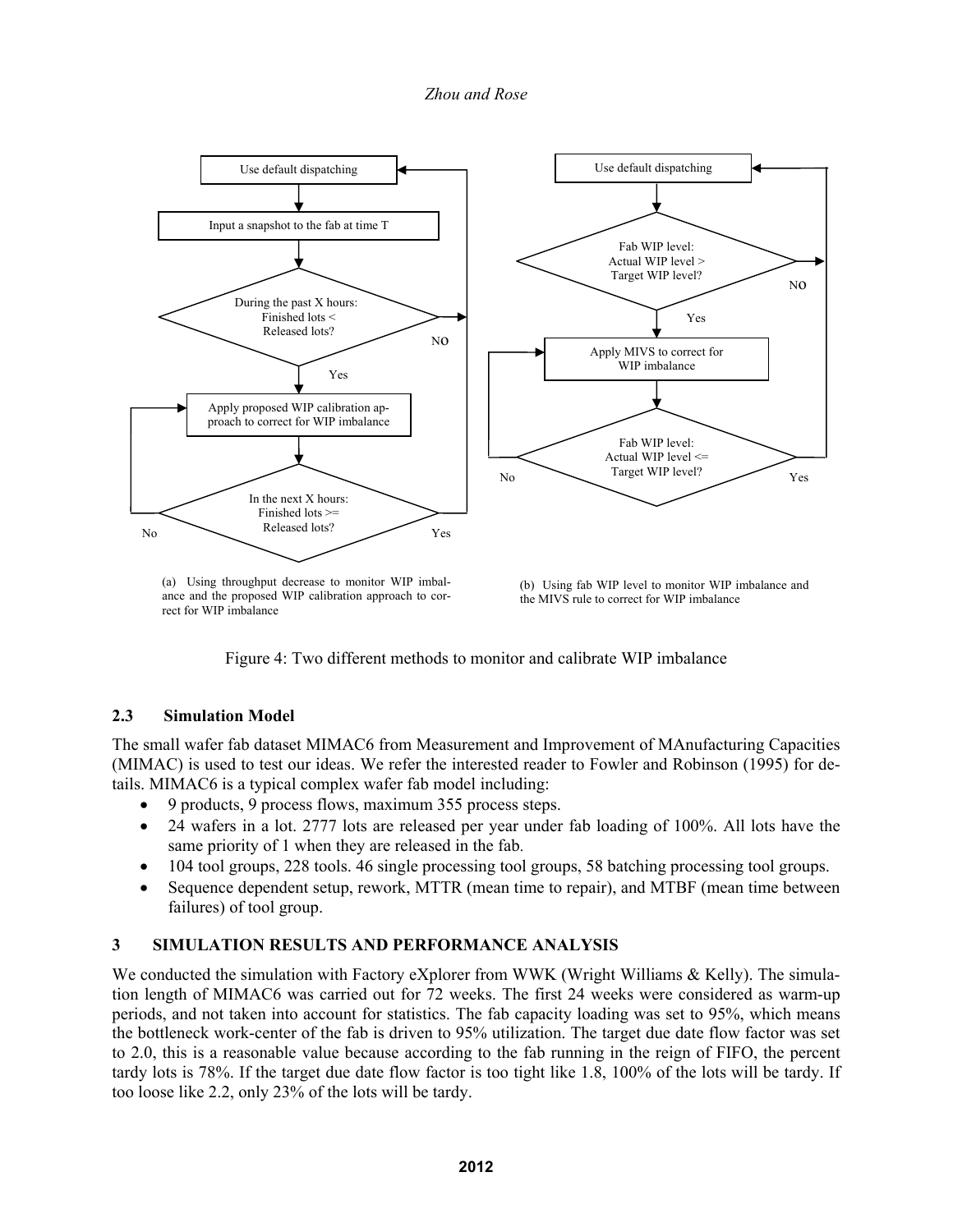## **3.1 Priority Matrix Table**

First of all, we compare the WIP curve of our proposed priority matrix table with in the case of FIFO and ODD. Figure 5 shows the three different WIP curves in 48 weeks. Apparently, the WIP performance of matrix table outperforms FIFO and ODD cases since it is lower and flatter than FIFO and ODD, which demonstrates the matrix table succeeds in scheduling lots in a more balance way instead of causing serious WIP fluctuation like FIFO. It also tells us that the matrix table helps to reduce WIP variation since it does not jump oftentimes. The WIP curve of the matrix table has a similar trend like ODD case. However, it is not as smooth as the ODD case. Begin from the 30th weeks, the WIP of matrix table keeps climbing, then it stays around 5000 wafers level. The reason is the tardy lots and the continuous arrival of fresh lots. According to the matrix table, the tardy lots get the higher priority than the new lots which are still in their early operation. In addition, the work-centers have breakdown. The consequence is the fresh lots can not be processed until the tardy lots leave the queue. Hence, the WIP builds up due to the continuous arrival of fresh lots. After the 37th week, the WIP goes down relatively. It also tells us that if the fab is running with considerable tardy lots, only focusing on due date control could lead to excessive WIP , because speeding up the tardy lot takes the cost of longer waiting time of other fresh lots. In case critical workcenter has a failure, the fab state becomes difficult to control.



Figure 5: WIP evolution curve comparison among three different rules

 Secondary, the average cycle time, cycle time variance, percent tardy lots and average tardiness of tardy lots are considered as major performance measures. The target due date flow factor is ranging from 1.8 to 2.6 in steps of 0.2. We take a close look at how these four performance measures change corresponding to the target due date flow factor change. Figure 6 shows the results. We observe that the matrix table has a sudden performance degradation if the target due date is tight. Figure 6(a) shows that the average cycle time of the matrix table is considerable compared with FIFO and ODD at due date flow factor 1.8. With this tight due date, 100% of lots are tardy not only for the matrix table but also for FIFO and ODD cases. In this case, during warm-up periods, the lots in the middle operations are already tardy. The matrix table assigns high priority to those tardy lots to speed them up. Hence, the new arrival lots or the lots in the early operations get blocked. As time goes by, more and more lots become tardy. The lots in the early operations can not be processed and become tardy too. The matrix table only focuses on the tardy lots instead of new arrival lots. The consequence is the fab is running with large number of tardy lots. The throughput decreases due to overemphasizing due date control. The WIP keeps building up because of decreased throughput and continuous arrival of new lots, which causes considerable cycle time. It indicates again that overemphasized due date control could lead to high WIP level. The matrix table is not suitable for the case that 100% of lots are tardy under high fab capacity loading because of sudden performance degradation. With regard to the medium and loose target due date, the matrix table is superior over FIFO and ODD considering average cycle time and on time delivery. With respect to the cycle time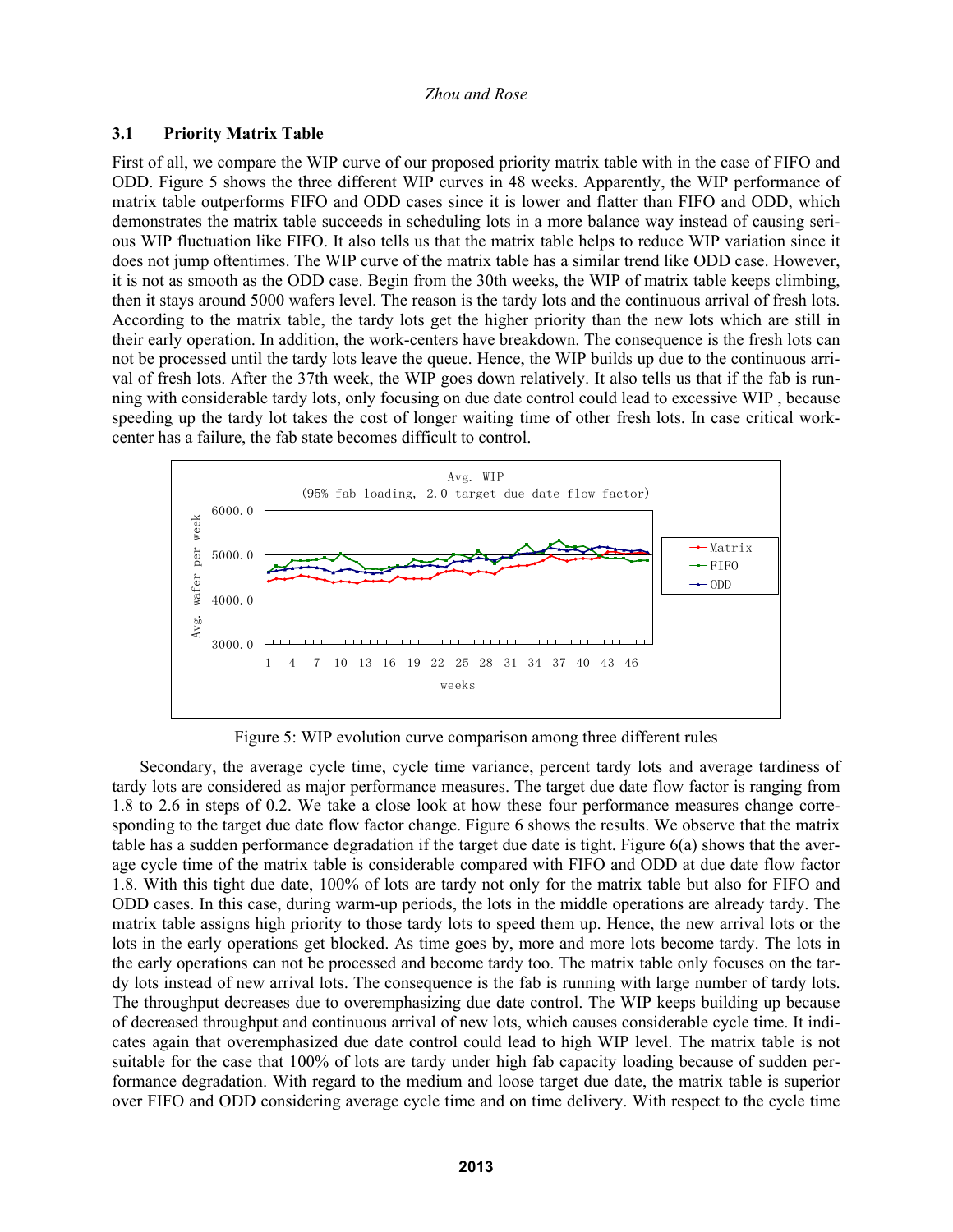variance, the matrix table provides a mechanism to ensure lots go through the fab at the right pace and gets better performance than FIFO. However, it is outperformed by ODD.



(c) Percent tardy lots comparison (d) Average tardiness for tardy lots comparison

Figure 6: Four performance measures comparison among three rules with difference target due date flow factors

## **3.2 Proposed WIP Calibration Approach**

From Figure 5, we observe that from a global viewpoint the matrix table achieves more WIP balance than FIFO and ODD with the medial target due date. From a local viewpoint, the WIP curve of matrix table still has WIP imbalance such as the WIP keeps climbing from 30th weeks. One of the objectives of this study is to make sure the WIP go back to the right track. In case the throughput decreases, the WIP calibration approach is applied to calibrate the WIP abnormality and avoid WIP building up gradually.

 Figure 7 shows the WIP differences between using matrix table with and without calibration. Figure 7(a) represents the calibration is applied every 2, 4, 6 and 8 hours, and the WIP calibration approach succeeds in preventing WIP from climbing from the 30th weeks. It seems that the WIP calibration with eight hours interval could achieve the best WIP curve. The WIP curve with calibration behaves smoothly, which implies the WIP calibration approach captures the WIP imbalance phenomenon and balance the block, operation and work-center simultaneously. Additionally, the smooth WIP curve also represents a better cycle time and cycle time variance performance. In Figure 7(b), the calibration intervals are 10, 12, 24, 48 and 168 hours and the calibration effect is not as evident as in Figure 7(a), even worse for 48 and 168 hours cases. Table 1 shows four performance measures of the matrix table without calibration and with calibration during 2, 4, 6, 8, 10, 12, 24, 48, 168 hours interval. It is obvious that the performances are improved when the calibration interval is small such as from 2 hours to 24 hours. When the calibration interval is large like 48 hours and 168 hours, the performances are even worse than the one without calibration. The reason is the earlier to monitor WIP abnormity, the more accurate to capture the WIP imbalance phenomenon. If the interval is large, we may miss the opportunity to calibrate when WIP imbal-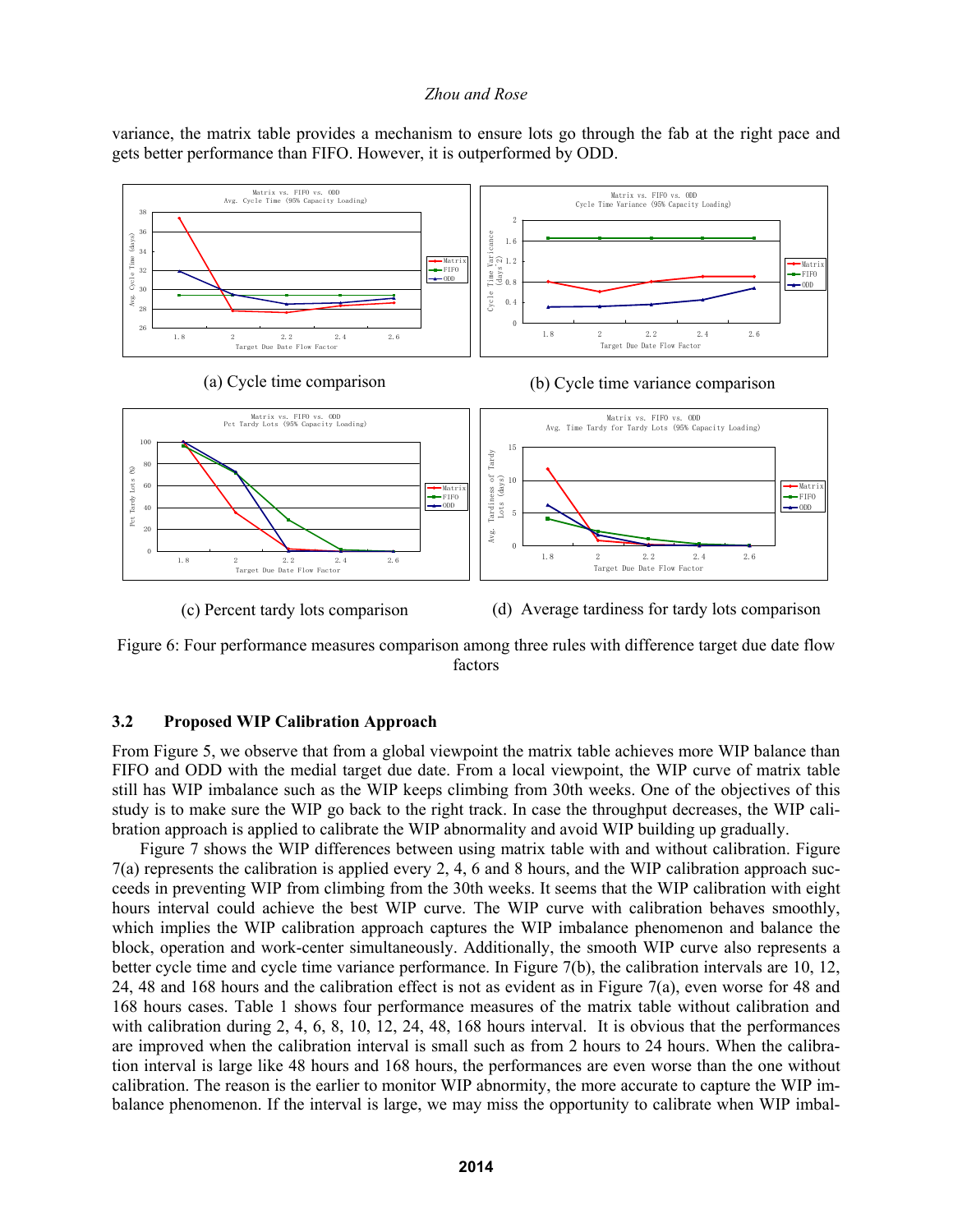ance occurs. Then the small WIP imbalance can develop into serious problem over time. It is a huge challenge to correct for the enlarged WIP imbalance. It tells us that the WIP abnormity phenomenon has to be monitored any time and calibrated as soon as possible.



Figure 7: WIP evolution curve of priority matrix table applied with WIP calibration approach every 2, 4,

6, 8, 10, 12, 24, 48, 168 hours.

 Figure 8 also shows us the proposed WIP monitor and calibration approach can be adapted to other cases that different dispatching rules like FIFO and ODD are applied as default rules. The robustness of proposed WIP calibration approach is tested in the following way. First, the default dispatching rule is changed from Matrix table to FIFO and ODD. Then the fab loading is changed from 95% to 85% and 75% cases. The simulation results indicate that the proposed WIP calibration approach succeeds in correcting for WIP imbalance as long as it occurs.

| Matrix         | Avg. Cycle Time<br>(days) | Cycle Time Vari-<br>ance $\frac{\text{days}}{2}$ | Pct.<br>Tardy Lots<br>(%) | Avg. Tardiness for<br>Tardy Lots (days) |  |
|----------------|---------------------------|--------------------------------------------------|---------------------------|-----------------------------------------|--|
| No calibration | 27.8                      | 0.64                                             | 35.3                      | 0.74                                    |  |
| 2 hours        | 27.6                      | 0.62                                             | 21.2                      | 0.59                                    |  |
| 4 hours        | 27.2                      | 0.65                                             | 15.3                      | 0.61                                    |  |
| 6 hours        | 27.4                      | 0.62                                             | 19.4                      | 0.64                                    |  |
| 8 hours        | 26.7                      | 0.81                                             | 7.3                       | 0.95                                    |  |
| 10 hours       | 27.6                      | 0.62                                             | 27.9                      | 0.62                                    |  |
| 12 hours       | 27.6                      | 0.60                                             | 23.9                      | 0.60                                    |  |
| 24 hours       | 27.4                      | 0.61                                             | 20.5                      | 0.56                                    |  |
| 48 hours       | 28.3                      | 0.80                                             | 49.5                      | 0.73                                    |  |
| 1 week         | 27.8                      | 0.61                                             | 39.5                      | 0.66                                    |  |

Table 1: Four performance measures of priority matrix table with and without WIP calibration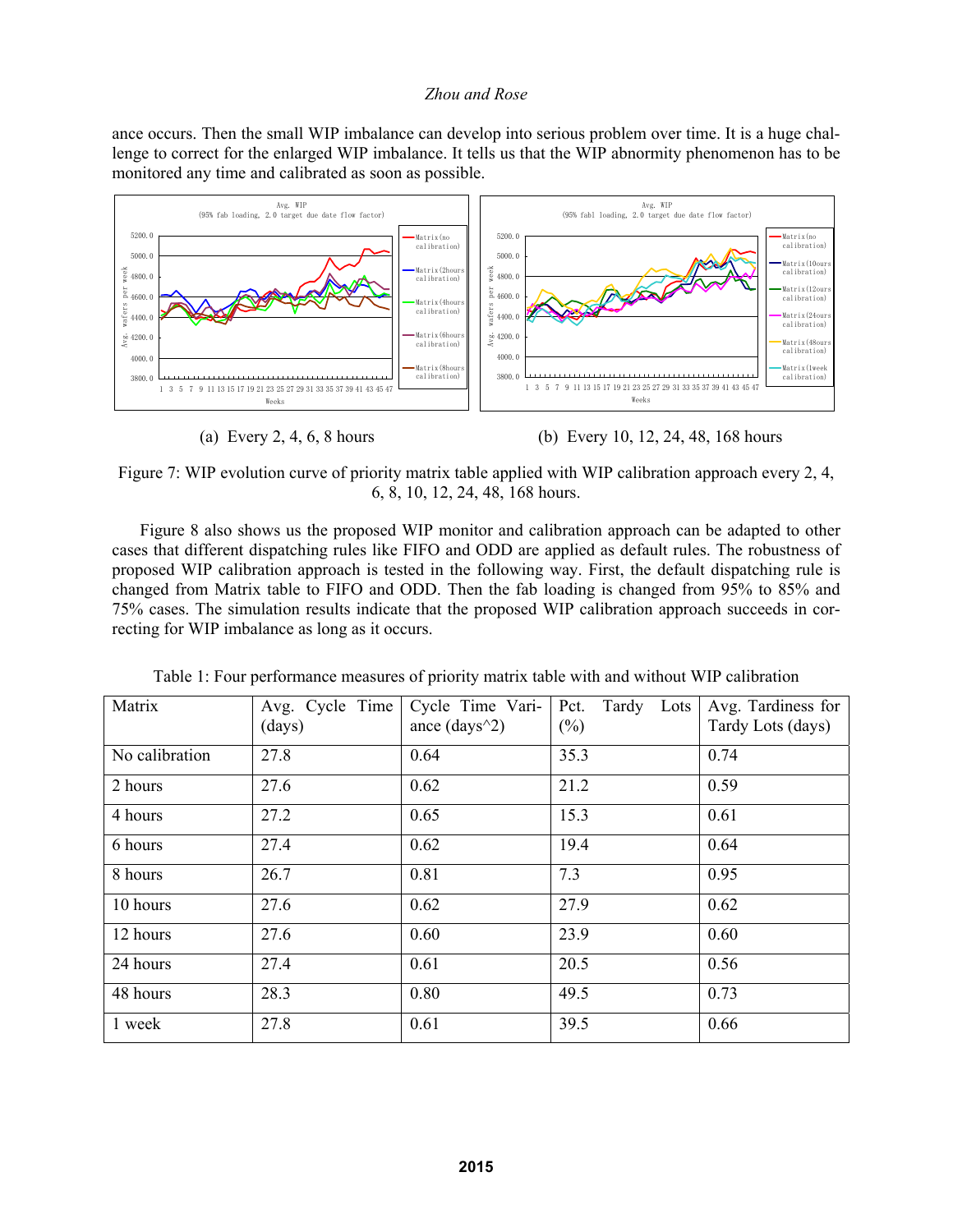

(c) Matrix table, 85% fab loading (d) Matrix table, 75% fab loading

Figure 8: WIP curve evolution of different rules with different fab loading, with calibration vs. without calibration

## **3.3 WIP Calibration with vs. without Target WIP Level**

The previous section demonstrates that the proposed WIP calibration approach is able to drag the WIP curve back to the right track without applying target WIP level in case WIP imbalance occurs. However, we are curious about whether the performance of proposed WIP calibration approach is as good as the one applying target WIP level. Therefore, another WIP correction action with MIVS rule depicted in Figure 4(b) is employed. We only pick up the WIP curve of matrix table with proposed calibration approach of 8 hours interval as bench mark. In Figure 9, when the target WIP levels of fab are 180 and 190 lots, the WIP curves of MIVS correction are as flat as the case of proposed WIP calibration approach. As the fab target WIP level raises, because the frequency of WIP monitor and correction decreases, some WIP imbalance phenomenon can not be captured and calibrated, which leads to a similar climbing WIP curve as the one without any correction. The detailed performance measures are showed in Table 2. The cycle time difference is almost 1 day if the fab target WIP level rises from 180 to 200 lots. It tells us again the target WIP level correction oriented approach is difficult to apply since a missed target WIP level could result in huge performance degradation.

The proposed WIP calibration approach is inspired by MIVS. These are the two reasons why MIVS is successful. (1) When operation *i* has high WIP and its next downstream operation  $i+1$  has low WIP, MIVS gives higher priority to operation *i* in order to avoid the starvation at operation *i*+1; (2) MIVS uses target WIP level to minimize the deviation between the actual WIP and target WIP level. For our proposed WIP calibration approach, firstly our approach has the mechanism to push WIP from high WIP upstream to low WIP downstream. On one hand, it can ensure the high WIP block has output for the low WIP block. On the other hand, it can make sure WIP balance inside the block. Secondly, similar to MIVS but our approach uses historical average WIP level to replace target WIP level. This historical average WIP level plays the role for target WIP level. In case the WIP imbalance occurs, this historical average WIP level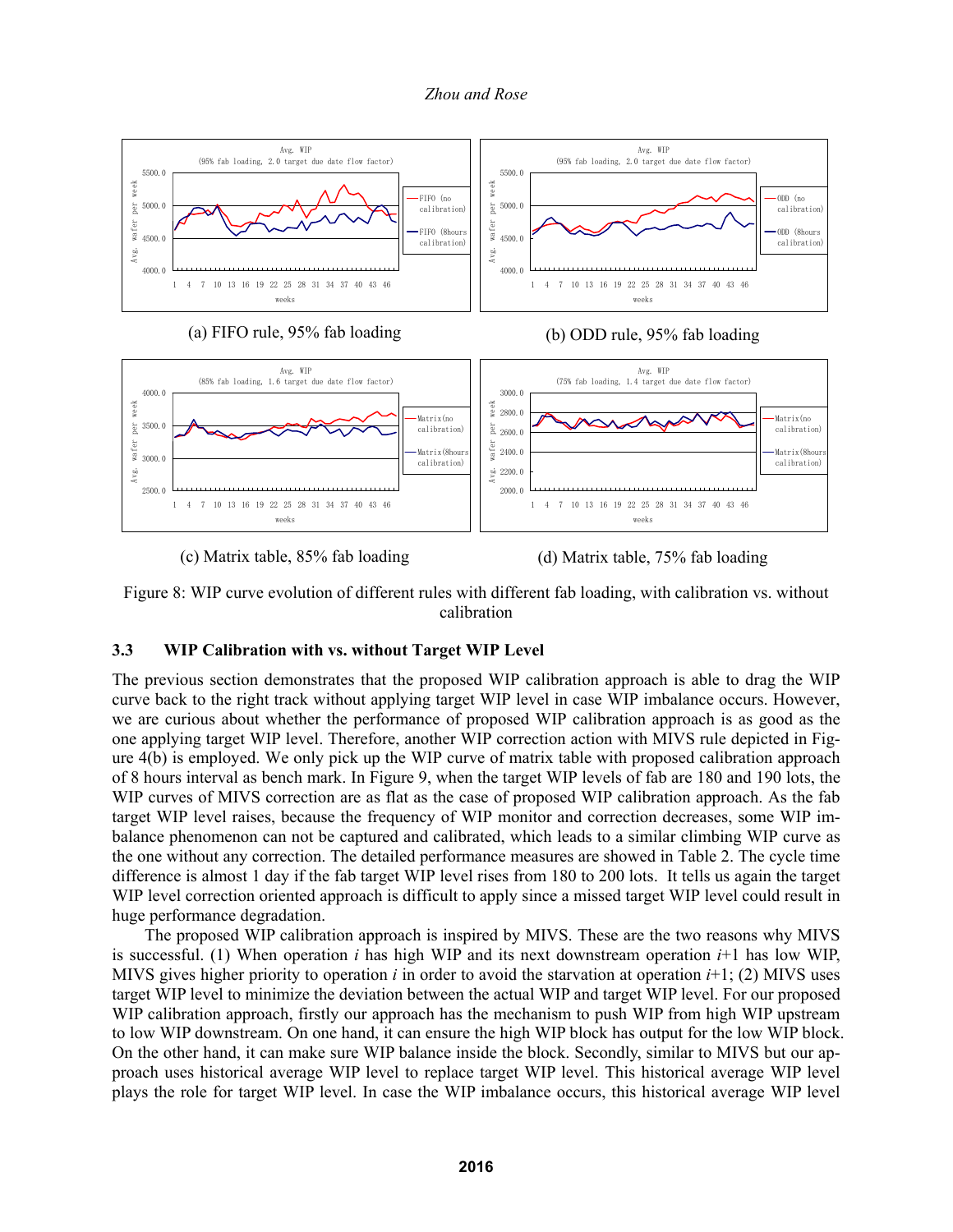represents the average WIP during the last 'X' hours, and during the last 'X' hours the WIP is in a balanced state. We can see that when the WIP becomes imbalanced state from balanced state, the historical average WIP during the last 'X' hours becomes the theoretical target WIP level which we want to achieve. We want to minimize the deviation between the actual WIP and the historical average WIP, to make sure the WIP turn into balanced state again. Different from the target WIP level the historical average WIP level changes all the time and depends on the 'X' hours. In addition, with the assistance of ODD rule we know exactly which lots are needed to be pushed to downstream to balance the WIP.



| Figure 9: WIP curve evolution of matrix table applied calibration with vs. without target WIP level |  |  |  |
|-----------------------------------------------------------------------------------------------------|--|--|--|
|                                                                                                     |  |  |  |

| Matrix                 | Avg. Cycle Time<br>(days) | Cycle Time Vari-<br>ance $\frac{days^2}{2}$ | Tardy Lots<br>Pct.<br>(%) | Tardiness<br>Avg.<br>for Tardy Lots<br>(days) |
|------------------------|---------------------------|---------------------------------------------|---------------------------|-----------------------------------------------|
| No calibration         | 27.8                      | 0.64                                        | 35.3                      | 0.74                                          |
| 8 hours<br>calibration | 26.7                      | 0.81                                        | 7.3                       | 0.95                                          |
| $MIVS +$<br>180Lots    | 26.8                      | 0.49                                        | 8.0                       | 0.18                                          |
| $MIVS +$<br>190Lots    | 27.0                      | 0.50                                        | 5.2                       | 0.25                                          |
| $MIVS +$<br>200Lots    | 27.6                      | 0.66                                        | 30.9                      | 0.72                                          |
| $MIVS +$<br>210Lots    | 27.5                      | 0.67                                        | 27.0                      | 0.61                                          |
| $MIVS +$<br>220Lots    | 27.6                      | 0.63                                        | 30.5                      | 0.65                                          |

| Table 2: Four performance measures comparison of matrix table applied calibration with vs. without tar- |               |  |  |
|---------------------------------------------------------------------------------------------------------|---------------|--|--|
|                                                                                                         | get WIP level |  |  |